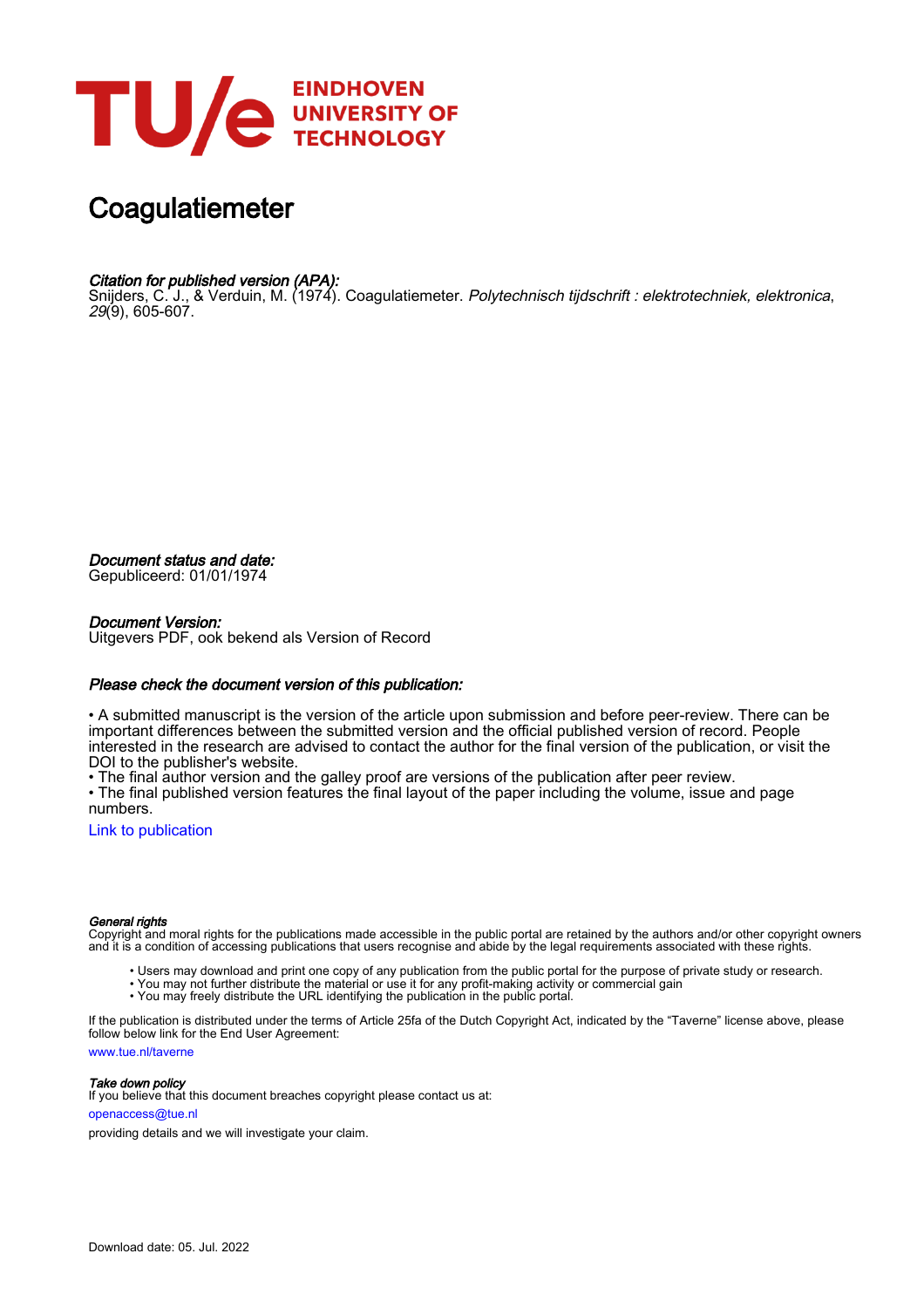# coagulatiemeter

ING. M. VERDUIN\* DR. IR. C. J. SNIJDERS\* Patiënten met een een verhoogde kans op het ontstaan van stolsels in de bloedvaten (hartinfarct, aderlijke trombose) gebruiken veelal tabletten waarmee de stollingsactiviteit van het bloed wordt verminderd.

Bij deze behandeling is een intensieve controle nodig, waarvoor in Nederland speciale trombosediensten zijn opgericht. Een op de TH - Eindhoven ontwikkeld apparaat wordt beschreven, dat op grote schaal wordt gebruikt voor de meting van de stollingstijd van bloed.

### 1. inleiding.

In bloedvaten kunnen onder bijzondere omstandigheden stolsels aan de vaatwand ontstaan; men spreekt dan van een thrombus. Dit doet zich voor, wanneer bloedplaatjes zich kunnen hechten aan een kalkplek in de kransslagader van het hart, wat door gehele of gedeeltelijke verstopping van het vat een verminderde zuurstoftoevoer naar een hartspier tot gevolg kan hebben (hartinfarct, slagaderlijke of arteriële trombose). Ook kan zich een stolsel vormen op plaatsen van bloedstilstand (stase), wat het gevolg kan zijn van verhoogde lokale druk op b.v. de benen na een ongeval of dergelijke (aderlijke of veneuze trombose).

Wordt een aderlijk stolsel meegevoerd door de bloedstroom, dan kan het op een geheel andere plaats een verstopping veroorzaken, in welk geval men spreekt van een embolie (longembolie, hersenembolie). Als oorzaak van het ontstaan van een thrombus, kunnen nog infecties en beschadigingen van de vaatwand worden genoemd.

Indien sprake is van een verhoogde kans op trombose, wordt veelal met tabletten (orale anticoagulantia, coumarinen) de stollingsactiviteit gedurende vaak lange tijd verlaagd. Deze verlaging mag enerzijds niet zover gaan dat inwendige bloedingen optreden, anderzijds moet voldoende worden toegediend om het gewenste effect te bereiken. De patiënten worden daartoe ingesteld op een bepaalde stollingsactiviteit waarop regelmatige controle, in sommige gevallen tot tweemaal in de week, moet volgen. In Nederland zijn daarvoor speciale trombosediensten in het leven geroepen, die tezamen ongeveer twee miljoen bepalingen per jaar verrichten.

de z.g. handmethode: door langzaam heen en weer kantelen van de reageerbuis kon visueel worden vastgesteld op welk moment stolling was opgetreden. Een stopwatch en een waterbad om de reactie bij 37 °C te doen plaatsvinden, werden daarbij gebruikt. Het toenmaals gebezigde reagens gaf stollingstijden van ca. 12 tot 36 seconden.

Een sterke behoefte tot mechanisering, resp. automatisering van deze meting kwam naar voren, toen om verschillende redenen overgegaan werd op het reagens met de naam Thrombotest, waarmee in plaats van 12 tot 36 seconden, tijden worden gemeten van ca. 40 seconden tot ruim drie minuten. In die tijd werd door de trombosedienst van het St. Joseph Ziekenhuis te Eindhoven contact gezocht met de TH-Eindhoven, wat heeft geleid tot de ontwikkeling, in nauwe samenwerking met dr. C. L. J. Vink, klinisch chemicus, A. J. L. M. Veuger, haematologe en C. P. M. Schutjes, analist, verbonden aan genoemd ziekenhuis, van het navolgend beschreven apparaat.

Het onderzoek richtte zich in de eerste plaats op het genereren van fysische principes waarmee het moment van stollen kan worden vastgesteld. Aan de hand van het programma van eisen dat werd genoteerd bij

De stollingsactiviteit wordt als volgt bepaald: van de patiënt wordt uit een ader een bloedmonster genomen dat direct volledig wordt ontstold. In het laboratorium wordt vervolgens een deel van het monster toegevoegd aan een speciaal reagens. Zodra vermenging plaatsvindt, komt het stollingsproces op gang. Gemeten wordt de tijd tot het bloedreagensmengsel in de reageerbuis is gestold. Aan de hand van een bij elke charge reagens toegevoegde ijkgrafiek wordt vervolgens de bij de gemeten stollingstijd behorende stollingsactiviteit afgelezen en uitgedrukt in procenten.

Tot omstreeks 1970 werd vrijwel uitsluitend de stollingstijd bepaald volgens

1. Lengtedoorsnede van een bepalingsruimte



Groep Produktontwerp en Mechanische Constructie, Technische Hogeschool Eindhoven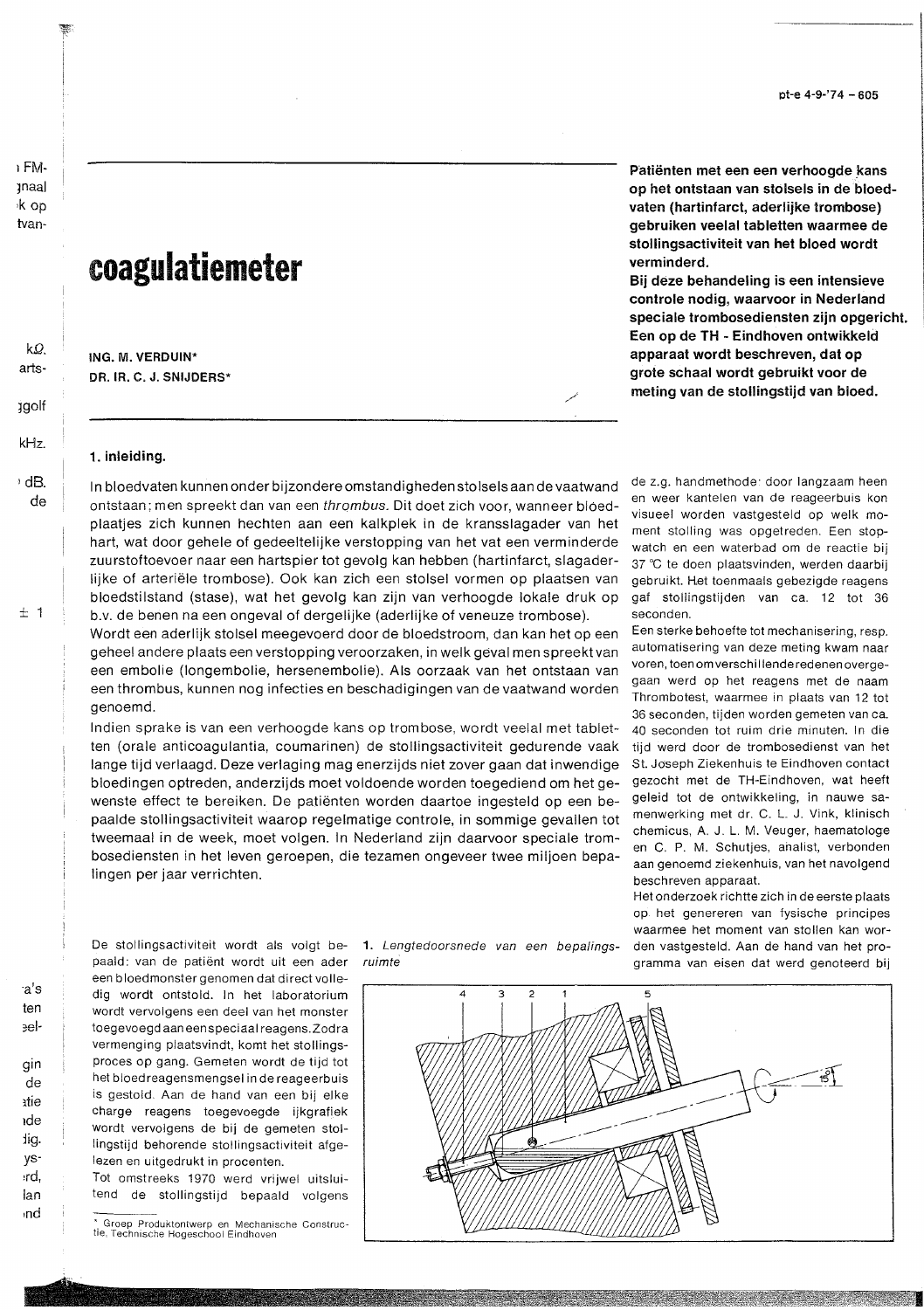

2. Principemeting stollingstijd

de potentiële gebruiker, en diverse experimenten, werd het meest geschikte meetprincipe gekozen. De invloed van een groot aantal factoren op het uiteindelijke meetresultaat werd experimenteel vastgesteld door variatie van elke factor bij constant houden van de overige. Dit leidde tot een optimale meetprocedure en dimensionering van het apparaat.

In samenwerking met fa. Lode te Groningen werd vervolgens een prototype gebouwd dat door de trombosedienst van het St. Joseph Ziekenhuis werd beproefd. Naar aanleiding hiervan werden enkele verbeteringen aangebracht, hetgeen uiteindelijk leidde tot de definitieve vorm.

#### 2. princpe van de meting

De bepalingsruimten bevinden zich in een aluminium blok dat voorzien is van een verwarmingselement. Een thermostaat brengt het blok in 20 à 30 minuten van kamertemperatuur op 37 °C en handhaaft deze temperatuur tot op 0,1 °C. Met een potentiometer kan de werktemperatuur zo nodig worden bijgesteld. Het verwarmingsblok (fig. 1) is zo gemonteerd dat de lengteas van een in de bepalingsruimte geplaatste buis (1) een hoek van 15° maakt met het horizontale vlak. De positie van een buis in de bepalingsruimte is zodanig afgesteld dat de lichtbundel afkomstig van een lenslampje(2) juist boven het vloeistofniveau (3) loopt en op een recht tegenover het lampje geplaatste fotodiode valt. De buisdiepte kan worden geregeld met behulp van een schroef (4) onder in de bepalingsruimte. De schroef wordt met een moer in de gewenste stand vastgezet. Normaal staat de schroef ingesteld voor een totale

hoeveelheid van 0,30 ml bloedreagensmengsel.

Aan de bovenzijde van de bepalingsruimte bevindt zich een roterende huls van Delrin (5). De rotatiesnelheid bedraagt 1,5 omw/ min. De reageerbuis wordt in deze huls geklemd en tijdens de bepaling om zijn lengteas gedraaid. De hulzen van de in totaal zes - bepalingsruimten worden

door één motor aangedreven met tandwieloverbrengingen

Het licht dat over de bloedspiegel op de detector valt, veroorzaakt een signaal dat wordt versterkt en toegevoerd aan een poortschakeling. Deze poort regelt de doorgang van impulsen naar de teller. De impulsen worden van het lichtnet afgeleid en hebben een frequentie van 1 Hz en een impuls/rusttijdverhouding van 1:4. De poort gaat open bij het indrukken van de startknop en blijft in deze positie, zo lang het fotodiodesignaal een hepaalde minimumwaarde niet onderschriidt. Wanneer stolling optreedt onderbreekt het stolsel het licht en blokkeert daarmee de toegang van de tijdimpulsen naar de teller. Gedurende de eerste 10 s na het starten van de teller, blijft de poort geopend, onafhankelijk van de lichtintensiteit op de fotodiode. Deze 'dode tijd' is ingevoerd, om te voorkomen dat de teller afslaat bij het plaatsen van de buis in de bepalingsruimte (zie ook figuur 2).

3. De coagulatiemeter